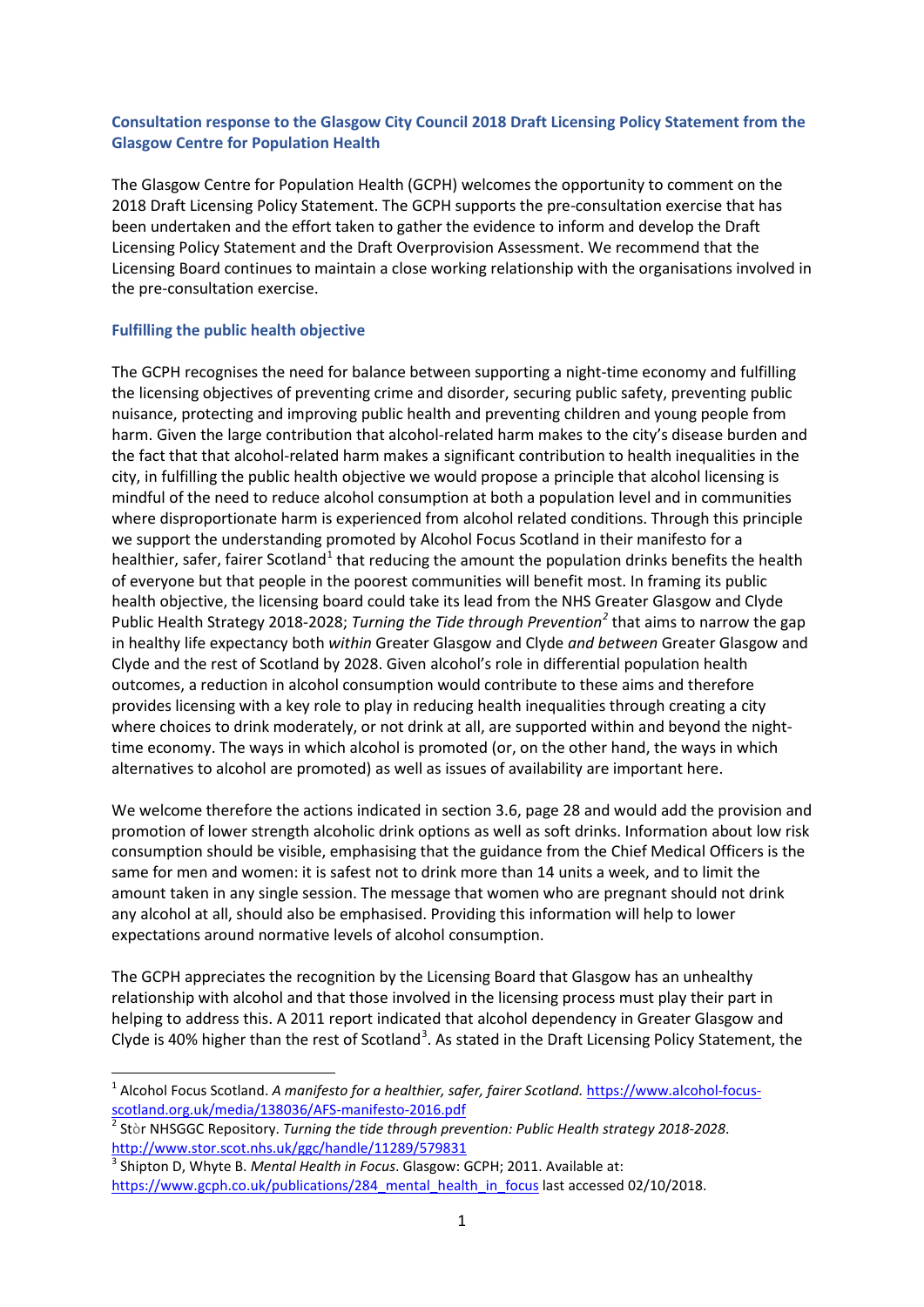current estimate of Glasgow adults with a serious alcohol misuse problem is 13,500. Glasgow has the highest rate of alcohol-related deaths in Scotland with approximately 8,500 alcohol-related hospital admissions in a typical year. Glasgow has one of the fastest growing liver cirrhosis mortality rates in the world and has experienced a substantial rise in alcohol-related harm. Around 40% of A&E attendances in Glasgow are alcohol related $4$ .

There is a socioeconomic gradient in alcohol-related harm<sup>[5](#page-1-1)</sup>. In Glasgow, the alcohol-related death rate in the most deprived areas is five times as high as in the least deprived areas<sup>[6](#page-1-2)</sup>. Research has shown that neighbourhoods with a higher density of alcohol outlets have higher levels of alcohol consumption and alcohol-related harm<sup>[7](#page-1-3)</sup> and that deprived areas have higher densities of alcohol outlets<sup>[8](#page-1-4)</sup> and in Glasgow, combined 'environmental bads' (alcohol, fast food tobacco and gambling outlets combined) are clustered in deprived areas<sup>[9](#page-1-5)</sup>.

# **Alcohol and the economy**

The GCPH acknowledges that the licensed trade plays a key role in the city's economy through the provision of jobs and revenue through taxation, as well as contributing to the city's image as a vibrant and exciting place to live, work and visit. This does not, however, mean that the serious negative effects of alcohol can be set aside. The contribution the licensed trade makes to the city economy, though important, must be balanced against the negative costs incurred as a result of alcohol-related harm, disease burden, crime and disorder. We also observe that many of the jobs created in the licensed trade in the city are part time and poorly paid (the Institute of Alcohol Studies reports that the licensed trade's median wage is the second lowest of all occupations<sup>10</sup>). We would welcome further consideration of how the licensing board may improve the conditions of those working in the licensed trade beyond the provision of appropriate training and meeting health and safety obligations. We would propose that consideration is made of employee pay and conditions as a determinant of health when identifying examples of 'great practice' as outlined in paragraph 8.8, page 53. There is scope to diversify the night-time economy, so that it is less strongly alcohol-based.

<span id="page-1-0"></span> <sup>4</sup> City of Glasgow Licensing Board. *Draft Licensing Policy Statement for Consultation*. [https://www.glasgowconsult.co.uk/UploadedFiles/Draft%20Policy%20Statement%20-](https://www.glasgowconsult.co.uk/UploadedFiles/Draft%20Policy%20Statement%20-%20Licensing%20Board%204th%20Edition.pdf)<br>%20Licensing%20Board%204th%20Edition.pdf last accessed 02/10/2018.

<span id="page-1-1"></span>[<sup>%20</sup>Licensing%20Board%204th%20Edition.pdf](https://www.glasgowconsult.co.uk/UploadedFiles/Draft%20Policy%20Statement%20-%20Licensing%20Board%204th%20Edition.pdf) last accessed 02/10/2018. <sup>5</sup> Shortt N, Tisch C, Pearce J, Mitchell R, Richardson A, Hill S, Collin J. A cross-sectional analysis of the relationship between tobacco and alcohol outlet density and neighbourhood deprivation. *BMC Public Health*

<span id="page-1-2"></span><sup>2015;15:1014.&</sup>lt;br><sup>6</sup> Glasgow Centre for Population Health. *Briefing paper findings series 42: Alcohol-related harm in Glasgow: a national, city and neighbourhood perspectiv*e. Glasgow: GCPH; 2014. Available at:

[https://www.gcph.co.uk/publications/492\\_findings\\_series\\_42-alcohol-related\\_harm\\_in\\_glasgow](https://www.gcph.co.uk/publications/492_findings_series_42-alcohol-related_harm_in_glasgow) last accessed 02/10/2018.

<span id="page-1-3"></span> $^7$  Shortt N, Rind E, Pearce J, Mitchell R and Curtis S, Alcohol Risk Environments, Vulnerability, and Social Inequalities in Alcohol Consumption. *Annals of the American Association of Geographers* 2018;108(5):1210- 1227.

<span id="page-1-4"></span><sup>&</sup>lt;sup>8</sup> Shortt N, Tisch C, Pearce J, Mitchell R, Richardson A, Hill S and Collin J. A cross-sectional analysis of the relationship between tobacco and alcohol outlet density and neighbourhood deprivation. *BMC Public Health*

<span id="page-1-5"></span><sup>2015;15:1014.&</sup>lt;br><sup>9</sup> Macdonald L, Olsen J, Shortt, N and Ellaway A. Do 'environmental bads' such as alcohol, fast food, tobacco, and gambling outlets cluster and co-locate in more deprived areas in Glasgow City, Scotland? *Health and Place*

<span id="page-1-6"></span><sup>2018;51:224-231.</sup> <sup>10</sup> Institute of Alcohol Studies. *Splitting the Bill: Alcohol's Impact on the Economy*. <http://www.ias.org.uk/uploads/pdf/IAS%20reports/rp23022017.pdf>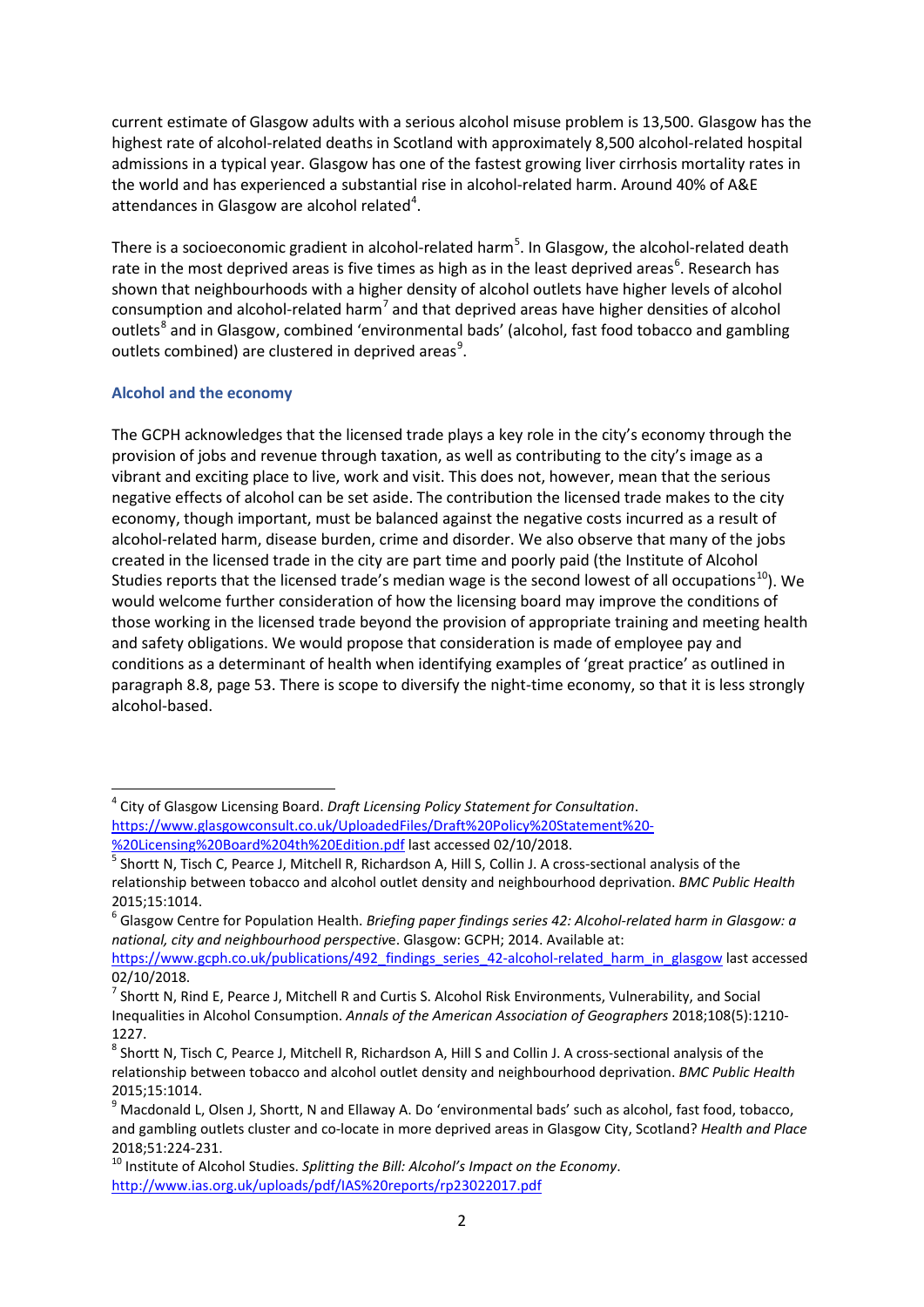#### **Crime and disorder**

The Draft Licensing Policy Statement also draws the link between the consumption of alcohol and crime and disorder, citing the 2010/2011 Scottish Crime and Justice Survey which revealed that victims stated offenders were under the influence of alcohol in 63% of violent crime. The Statement also notes the strong association between alcohol consumption and gender-based violence $^{11}$ . In Glasgow, the strongest associations with higher crime rates within neighbourhoods are income deprivation and the number of licensed alcohol outlets, with an association between alcohol availability and all types of local crime rates $^{12}$ .

There is growing evidence of a link between the number of licensed alcohol outlets in neighbourhoods and the levels of alcohol-related harm, crime and disorder. Currently, approximately 96% of applications for new licensed premises are approved each year in Scotland<sup>[13](#page-2-2)</sup>. As one of the priorities in the Glasgow Community Planning Single Outcome Agreement was to reduce the availability of alcohol in communities<sup>[14](#page-2-3)</sup>, the GCPH firmly believes that further attention should be given to fulfilling the licensing objectives when the Licensing Board makes decisions on new licences. We agree with the inclusion of the problems associated with the use of new psychoactive substances and other illegal substances and support the consideration of how applicants would address these in licensing applications. We also support the inclusion of a local condition requiring licence holders to provide staff training on child sexual exploitation.

## **Availability, overprovision and community voice**

The GCPH supports maintaining current licensed hours for both on-sales and off-sales premises on the basis of the principle that increased opportunity to consume alcohol will have a detrimental effect on health outcomes and inequalities within the city and in comparison with the rest of Scotland. We support the more robust approach to ensuring that the terminal licensed hour of 1am granted to restaurants is not used by bars to remain open later. We also support the differential in terminal licensing hours between those located within and outwith the city centre, as well as maintaining the existing licensing hours for outdoor areas. Despite the evidence presented on the contribution of the night-time economy in support of a proposed pilot scheme to extend licensed hours to 4am in the city centre, we remain unconvinced that the additional hour will generate considerable additional income for the city, create more jobs nor impact on Glasgow's reputation as a world class venue for live music. The liberalisation of licensing hours was a contributing factor to the increase of alcohol consumption in Scotland, England and Wales since the mid-1990s<sup>15</sup>, so the GCPH does not support the pilot scheme. Should the scheme go ahead despite our recommendation, careful monitoring and evaluation needs to be in place to not only assess the impact on alcohol-related harm, crime and disorder, but to also determine whether the extended

<span id="page-2-0"></span> <sup>11</sup> City of Glasgow Licensing Board. *Draft Licensing Policy Statement for Consultation*. [https://www.glasgowconsult.co.uk/UploadedFiles/Draft%20Policy%20Statement%20-](https://www.glasgowconsult.co.uk/UploadedFiles/Draft%20Policy%20Statement%20-%20Licensing%20Board%204th%20Edition.pdf)

<span id="page-2-1"></span>[<sup>%20</sup>Licensing%20Board%204th%20Edition.pdf](https://www.glasgowconsult.co.uk/UploadedFiles/Draft%20Policy%20Statement%20-%20Licensing%20Board%204th%20Edition.pdf) last accessed 02/10/2018. <sup>12</sup> GoWell. *Briefing Paper 20: Neighbourhood structures and crime rates in Glasgow*. Glasgow: GoWell; 2012. http://www.gowellonline.com/publications/125 briefing paper 20 neighbourhood structures and crime r ates in glasgow last accessed 30/09/2018.

<span id="page-2-2"></span> $13$  The impact of alcohol in Scotland infographic. Available at: [www.healthyenvironmentsresearch.files.wordpress.com/2015/06/final-infographic.png](http://www.healthyenvironmentsresearch.files.wordpress.com/2015/06/final-infographic.png) last accessed 30/09/2018.

<span id="page-2-3"></span><sup>14</sup> Glasgow Community Planning Partnership. *Glasgow's Single Outcome Agreement 2013.* 

<span id="page-2-4"></span><https://www.glasgowcpp.org.uk/CHttpHandler.ashx?id=15989&p=0> last accessed 28/09/2018.<br><sup>15</sup> Glasgow Centre for Population Health. *Briefing paper 42: Alcohol-related harm in Glasgow: a national, city and neighbourhood perspective*. Glasgow: GCPH; 2014.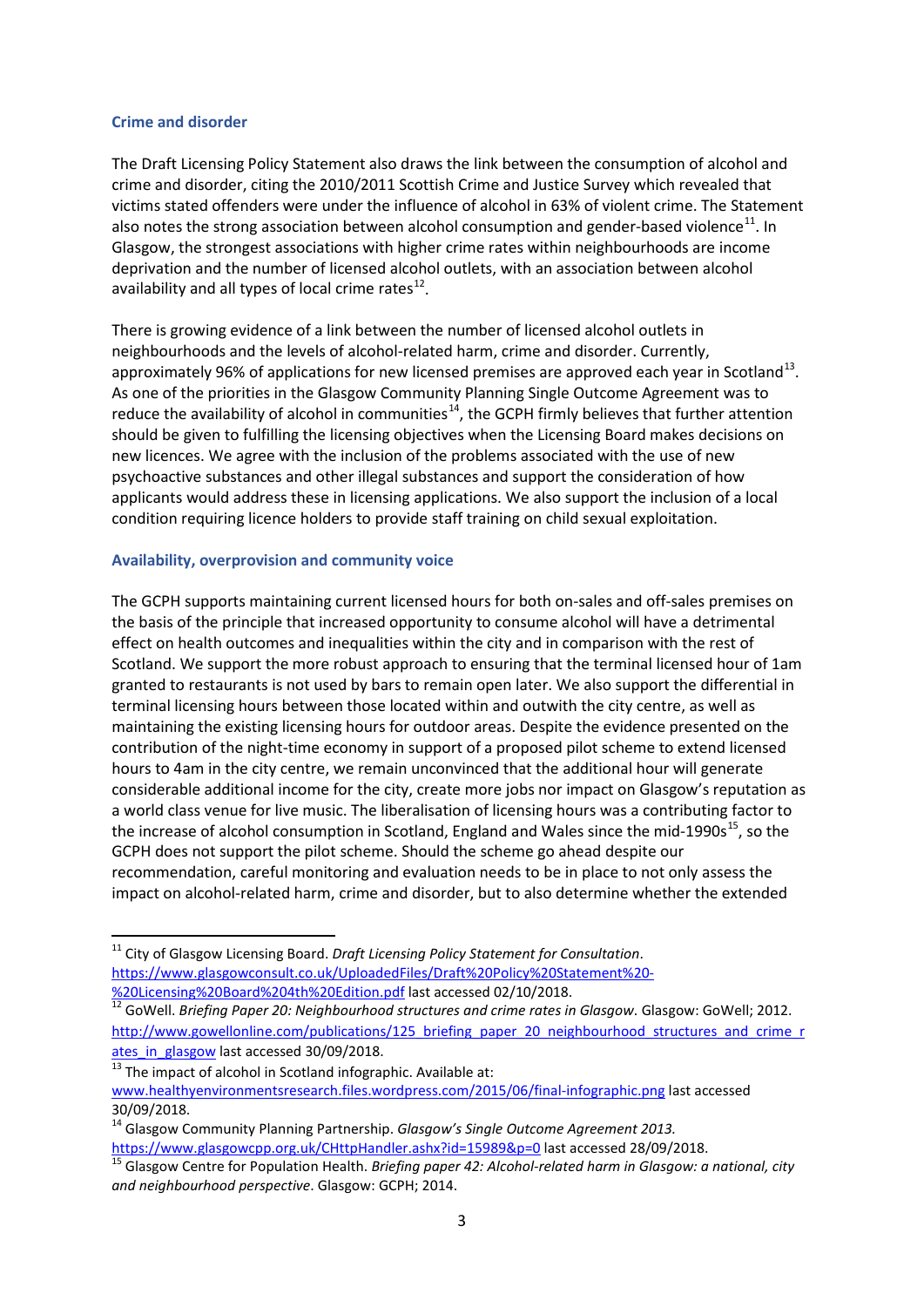hour contributes to additional income for the city, the creation of more jobs or Glasgow's reputation as a world class live music venue. In addition the evaluation should include the impact on the "rush" to consume alcohol at the end of night and whether the extended hour leads to a more gradual dispersal of customers (presented as part of the reasoning for extending the licensing hours).

The GCPH supports the continuation of the standard terminal hour of 9pm for children. Further evidence is needed before the extension to 11pm for young persons aged 16 and 17 could be supported. The evidence that pregnant women should not consume any alcohol is also a crucial component of the city's responsibilities to protect children from alcohol-related harm. This implies the need for female-friendly venues that provide alternatives to alcohol, and processes of culturechange that normalise abstention from alcohol for women who are, might be, or are seeking to become, pregnant. This is in addition to the licensing board's commitment to support changes in culture and attitudes designed to reduce the misuse of alcohol in the city particularly affecting children and young persons, for example through encouraging licenced premises to become more child-friendly.

The GCPH supports the work undertaken in the pre-consultation exercise to gather the evidence to inform and develop the Draft Overprovision Assessment and the recognition there is a causal link between the density of licensed alcohol outlets in certain neighbourhoods and alcohol-related harm, crime and disorder.

The GCPH supports the inclusion of a rebuttable presumption in the Draft Overprovision Statement where there will be a presumption against the grant of further licensed premises in neighbourhoods identified as overprovision localities. Consideration of any new application needs to be taken in the context of the recognised causal link between the density of licensed alcohol premises in certain neighbourhoods and alcohol-related harm, crime and disorder. We welcome the manner in which the document conceptualises overprovision in going beyond number of alcohol outlets to take account of alcohol-related health data for an area. We would ask that future drafts of the licensing strategy recognise that many of Glasgow's communities have an outlet density higher than the Scottish average and therefore that considerations of oversupply should take account of areas within easy travelling distance.

The GCPH also supports the gathering of local views about overprovision and we support extensive community consultation about the Draft Overprovision Statement. Research has also highlighted the need to make the application process more accessible to communities<sup>[16](#page-3-0),17</sup>. Key factors inhibiting community engagement in the licensing process are awareness of alcohol issues and the licensing process, understanding of the decision-making process and the skills and resources to engage in the process. Some suggested changes to enhance the community voice in the licensing process include making changes to the length and timing of the licensing meetings, increasing the window to develop licensing objections, extending the boundaries of areas able to make objections, requiring applicants rather than solicitors to present their case, providing support for communities to make objections and transparency in how decisions are made<sup>18</sup>. The GCPH recommends that the Licensing

<span id="page-3-0"></span> <sup>16</sup> Iconic Consulting. *Strengthening the community voice in alcohol licensing decisions in Glasgow*. Glasgow: GCPH; 2014. Available at:

[https://www.gcph.co.uk/publications/589\\_strengthening\\_the\\_community\\_voice\\_in\\_alcohol\\_licensing\\_decisio](https://www.gcph.co.uk/publications/589_strengthening_the_community_voice_in_alcohol_licensing_decisions_in_glasgow) [ns\\_in\\_glasgow](https://www.gcph.co.uk/publications/589_strengthening_the_community_voice_in_alcohol_licensing_decisions_in_glasgow) last accessed 02/10/2018.

<span id="page-3-1"></span> $17$  Health Impact Assessment of the City of Glasgow Licensing Board Licensing Policy Statement.

<span id="page-3-2"></span><https://www.glasgow.gov.uk/CHttpHandler.ashx?id=1329&p=0> last accessed 02/10/2018.<br><sup>18</sup> Iconic Consulting. *Strengthening the community voice in alcohol licensing decisions in Glasgow*. Glasgow: GCPH; 2014.